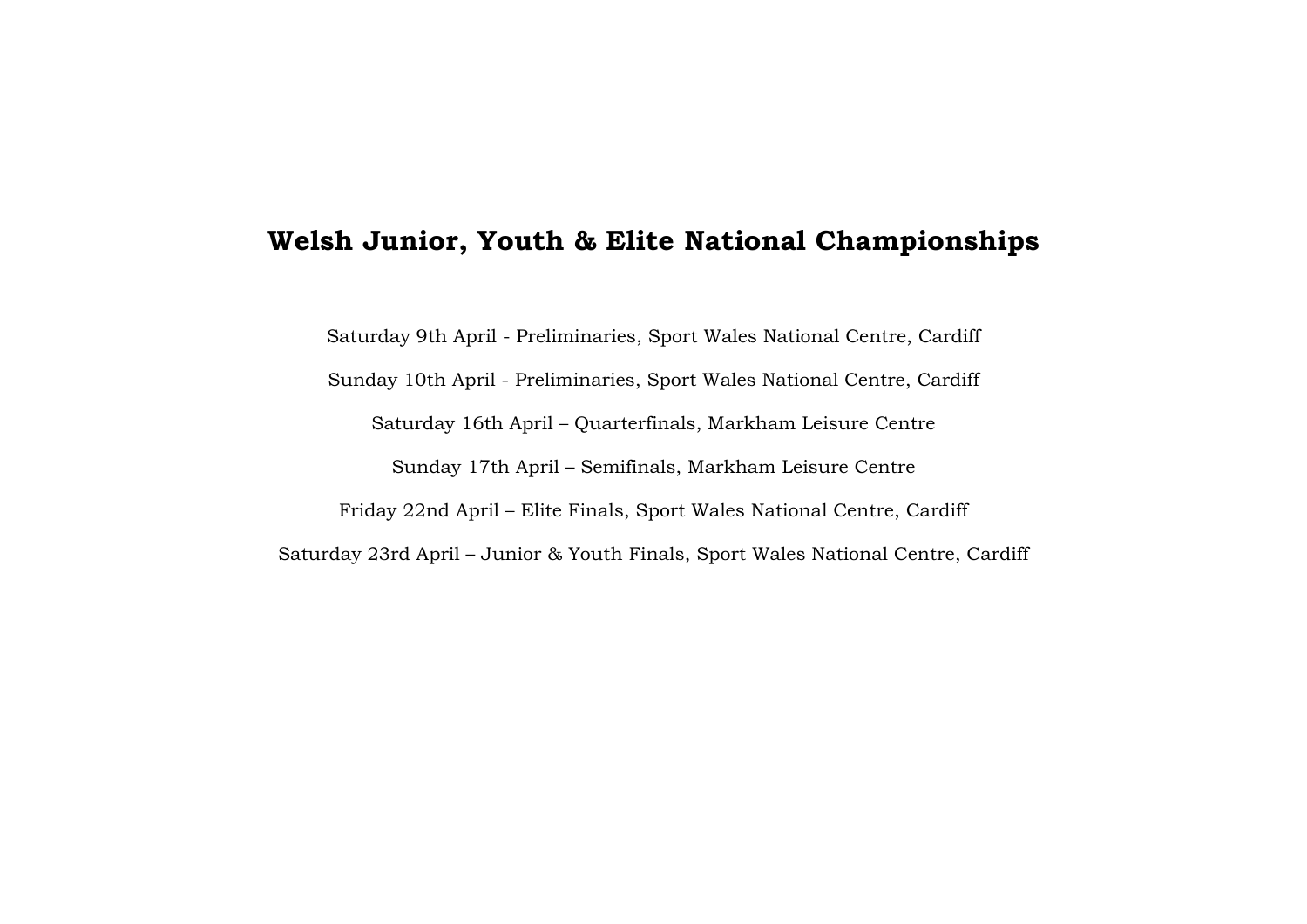

2022 Welsh Championship Elite Finals - Order of Boxing 22<sup>nd</sup> April 2022



|         | Weight Cat.      | <b>Name RED</b>         | Club                           | <b>Name BLUE</b>                            | Club                        |
|---------|------------------|-------------------------|--------------------------------|---------------------------------------------|-----------------------------|
| Bout 1  | 54kg             | <b>Kristian Hynes</b>   | Afan Spartans<br>lost to       | <b>Scott Richards</b>                       | Pontypridd                  |
| Bout 2  | 57kg             | Kieran Bevan            | Premier                        | <b>Buddy Froud</b>                          | Pontyclun                   |
| Bout 3  | $(F)$ 60 $kg$    | <b>Carys Mainwaring</b> | Llanrumney Phoenix beat        | <b>Becky Gilmour</b>                        | Maes G                      |
| Bout 4  | 60 <sub>kg</sub> | <b>Korben Crocker</b>   | Premier<br>lost to             | Zac Hickman                                 | <b>Somerton Rascals</b>     |
| Bout 5  | (F) 63kg         | Lana Cooper             |                                | Torfaen Warriors lost to Kamile Poskauskyte | Premier                     |
| Bout 6  | 63.5kg           | Dafydd Jones            | Porthcawl and Pyle             | <b>Jamie Howard</b><br>beat                 | Clwyd                       |
| Bout 7  | 67kg             | Liam Taylor             | Dyffryn                        | beat Harvey Williamson                      | Apollos                     |
| Bout 8  | 71kg             | <b>Morgan McIntosh</b>  | <b>Cwmavon Hornets lost to</b> | Orlando Sotomi                              | St Joseph's East            |
| Bout 9  | 75kg             | Levi Griffiths          | <b>Cwmavon Hornets</b>         | Keanu Fryer<br>beat                         | Cwmcarn                     |
| Bout 10 | 80 <sub>kg</sub> | <b>Joseph Evans</b>     | Newtown<br>lost to             | <b>Nathan Jones</b>                         | <b>Briton Ferry</b>         |
| Bout 11 | 86kg             | <b>Aaron Bird</b>       | Port Talbot Bulldogs beat      | <b>Emyr Parry</b>                           | <b>RAF</b>                  |
| Bout 12 | 92kg             | <b>Ross Bowen</b>       | Premier                        | lost to Cassius Walker-Hunt                 | <b>Cwmavon Hornets</b>      |
| Bout 13 | $92+kg$          | <b>Connor Williams</b>  | Premier<br>lost to             | <b>Darren Hughes</b>                        | <b>Heads of the Valleys</b> |
|         |                  |                         |                                |                                             |                             |